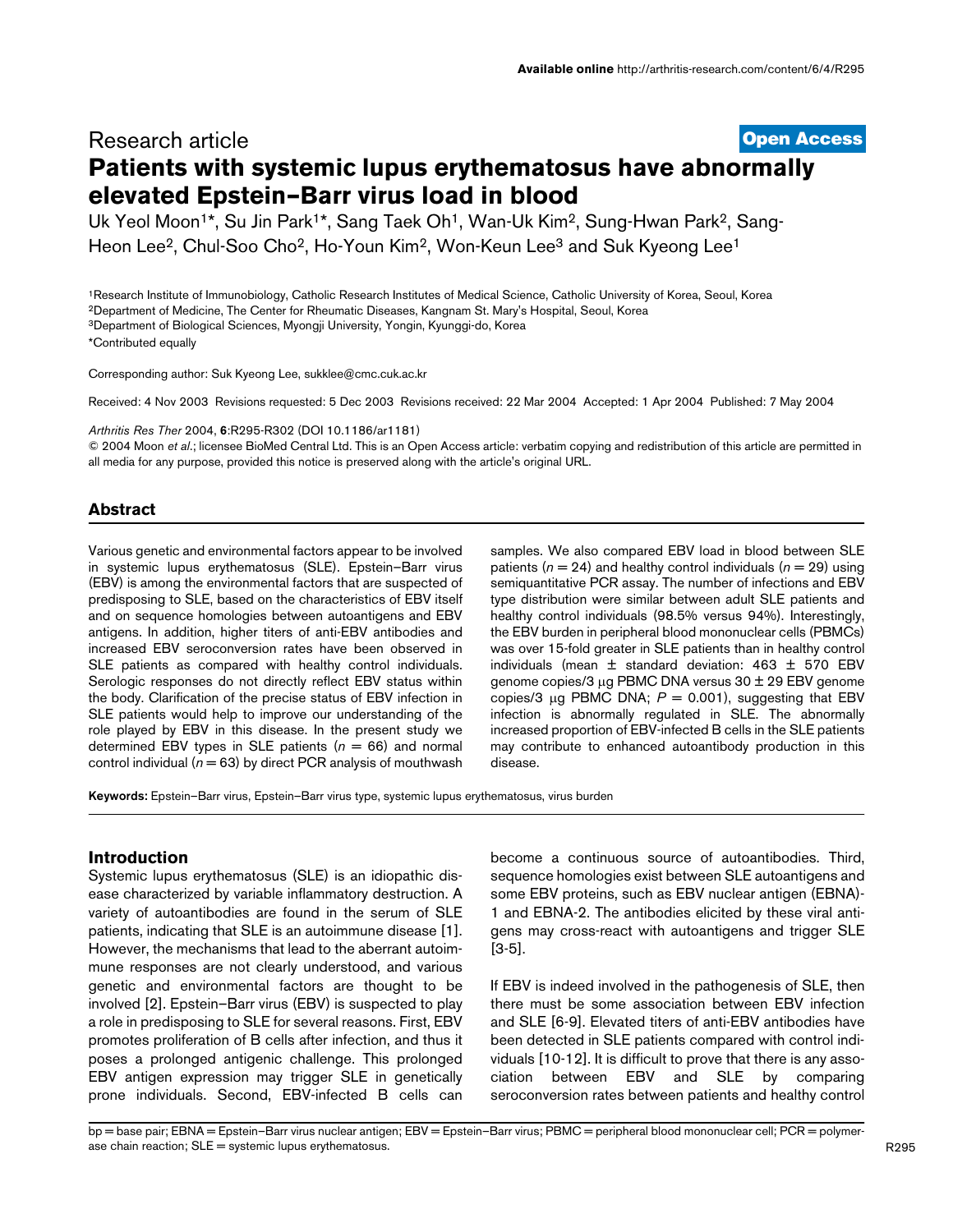individuals because the majority of adults are seropositive for EBV [13]. Recently, James and coworkers [14,15] examined more than 100 SLE patients and found that the EBV seroconversion rate was significantly greater in SLE patients than in normal control individuals, both in young and adult populations. However, these studies do not prove the existence of a temporal relationship between EBV infection and development of SLE. In addition, measuring antibodies to EBV antigen does not directly indicate the status of EBV within the body. This is because the serologic response can be affected not only by the nature of an antigen but also by immune dysregulation induced by a patient's underlying disease or treatment. Recent reports [16,17] indicated that some individuals developed SLE immediately after an EBV-induced infectious mononucleosis, which supports the hypothesis that EBV infection could trigger at least some SLE cases. Hence, clarifying the precise status of an EBV infection in patients would be valuable in improving our understanding of the role played by EBV in the pathogenesis of SLE.

There have been few reports of EBV loads or EBV types in SLE patients. Individual EBV isolates are classified into type 1 and type 2, based on polymorphisms in their EBNA-2, EBNA-3A, EBNA-3B, and EBNA-3C genes [18]. All virus isolates can be typed at the DNA level by PCR amplification across these polymorphic regions [18]. Different types of EBV produce antigens with different immunogenicity [19], and T-cell immunity may be affected by EBV type. Because an EBV-specific cytotoxic T-cell function appears to be impaired in SLE patients [20], it is possible that SLE patients are infected with a specific type of EBV. In the present study we determined EBV types in SLE patients and normal control individuals by direct PCR analysis of mouthwash samples. We also compared EBV loads in blood between SLE patients and healthy control individuals using a semiquantitative PCR assay.

## **Materials and methods Patients and samples**

Sixty-six Korean patients with SLE treated at the Department of Internal Medicine (Kangnam St. Mary's Hospital, Seoul, Korea) participated in the study. Diagnosis of SLE required fulfillment of at least four of the American College of Rheumatology criteria [1]. Sixty-three healthy volunteers were also recruited for comparison (control group). The age (mean  $\pm$  standard deviation) was 45.7  $\pm$  15.6 years for the normal control individuals and  $38.5 \pm 10.8$  years for the SLE patients.

In order to characterize EBV infection, mouthwash samples were collected from the participants after 45 s of gargling with 13 ml sterile phosphate-buffered saline. To measure EBV burden, peripheral blood samples were collected from some of the participants (24/66 SLE patients and 29/63 healthy volunteers). Informed consent was obtained from all participants recruited into the study.

### **Cell culture**

BJAB is an EBV-negative Burkitt's lymphoma cell line. ES-1, B95-8, LCL2, M.2, SNU-99, AG876, and Namalwa are EBV-transformed cell lines. All cells were grown in RPMI-1640 medium supplemented with 10% fetal bovine serum (Gibco BRL, San Diego, CA, USA), 100 U/ml penicillin, and 100 µg/ml streptomycin at 37°C in 5% carbon dioxide.

#### **DNA purification**

Mouthwash samples were centrifuged at 3000 rpm for 10 min to remove cell debris, and the supernatant was centrifuged again at 15,000 rpm for 40 min. EBV DNA was obtained from the pellet by lysing it in 250 µl lysis buffer (10 mmol/l Tris-HCl, 1 mmol/l EDTA, 2% SDS, 1 mg/ml proteinase K) overnight at 55°C. The samples were then extracted with phenol/chloroform and DNA was precipitated with ethanol. DNA from a mouthwash sample was dissolved in 40 µl TE buffer, and 2 µl was used for each PCR reaction. Peripheral blood mononuclear cells (PBMCs) were obtained from blood samples by centrifugation over a cushion of Ficoll-Hypaque (Amersham Pharmacia Biotech, Uppsala, Sweden), as described previously [21]. Genomic DNA was prepared from cultured cell lines or PBMC samples by boiling in 0.2× phosphate-buffered saline and digesting with proteinase K (1 mg/ml) overnight at 55°C. The samples were then extracted with phenol/ chloroform and DNA was precipitated with ethanol. The extracted DNA was quantified on a spectrophotometer and 3 µg DNA was used for each PCR reaction.

## **Analysis of Epstein–Barr virus infection by PCR/ Southern blot**

The type of EBV was determined by PCR amplification across the polymorphic regions of EBNAs (EBNA-2, EBNA-3B, and EBNA-3C), as previously reported [18]. The sequences of the primers and the expected PCR product sizes are listed in Table [1](#page-2-0). For every PCR reaction, a 20th of the purified DNA from a mouthwash sample was used. PCR was performed in a total volume of 10 µl, which contained 2  $\mu$ l extracted DNA sample, 1  $\mu$ l 10 $\times$  PCR buffer (with 100 mmol/l Tris-HCl, 500 mmol/l KCl, and 15 mmol/  $\vert$  MgCl<sub>2</sub>), 2 µl primer pair mix, and 1 U Taq polymerase (Takara, Tokyo, Japan). The remaining volume was filled with distilled water. The final concentration of each primer was 0.25 µmol/l.

Amplification was performed using a thermocycler (model 9600; Perkin-Elmer Corporation, Foster City, CA, USA) under the conditions shown in Table [1](#page-2-0). DNA extracted from Namalwa (type 1) and AG876 (type 2) cell lines were used as type-specific EBV-positive controls. DNA purified from BJAB was used as a negative control. PCR products were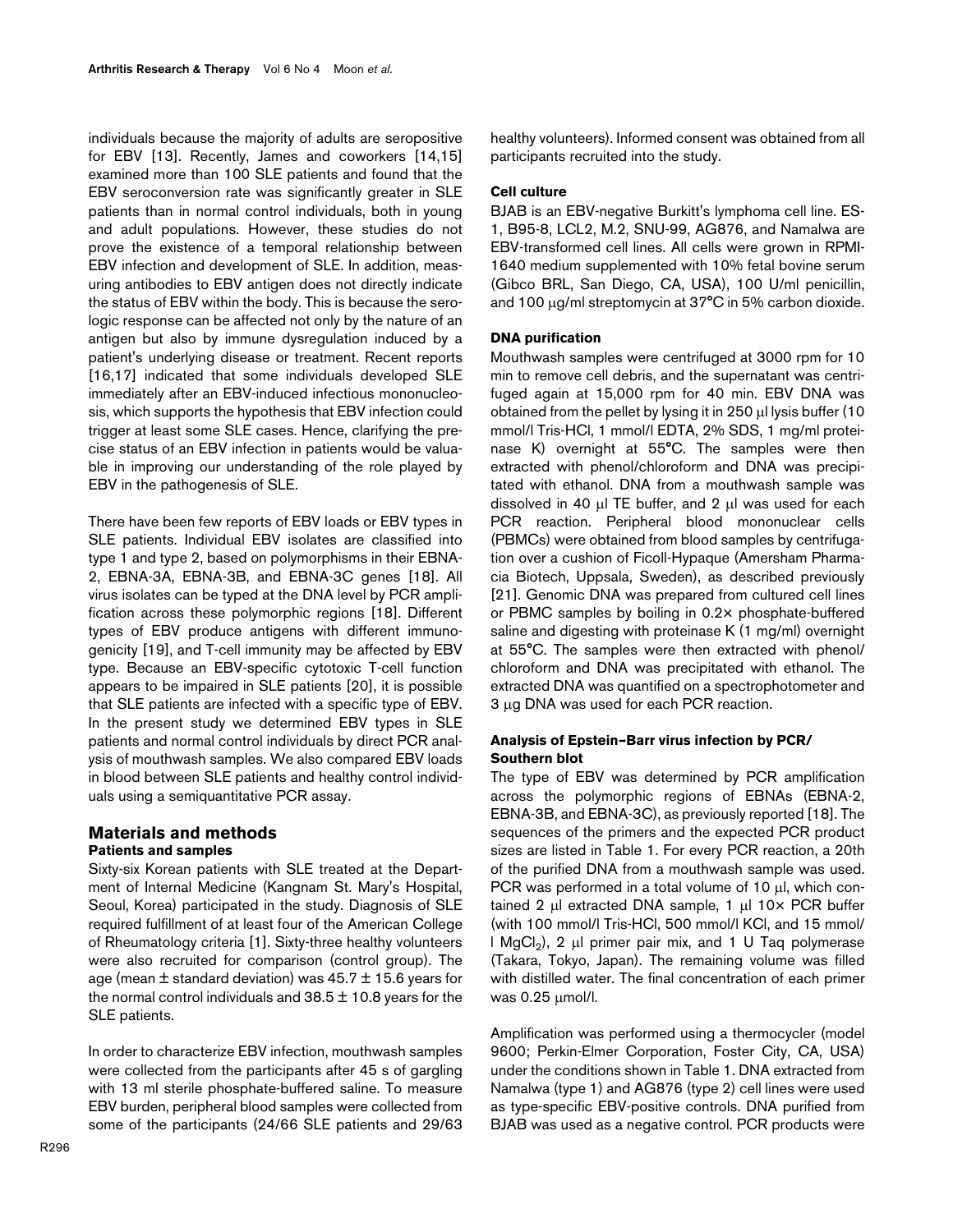### <span id="page-2-0"></span>**Table 1**

| PCR primers and Southern blot probes<br>Gene<br>Sequence (5'-3')<br>Expected product size<br><b>PCR</b> conditions<br>Primers and probes<br>AGAAGGGGAGCGTGTGTTGT<br>$94^{\circ}$ , 30 s<br>EBNA-3C<br>Forward primer<br>Type 1: 153 bp<br>Type 2: 246 bp<br>$61^{\circ}$ , 60 s<br>$72^{\circ}$ , 60 s<br>GGCTCGTTTTTGACGTCGGC<br>Reverse primer<br><b>TCATAGAGGTGATTGATGTT</b><br>Probe<br>AGGCTGCCCACCCTGAGGAT<br>EBNA-2<br>$94^{\circ}$ , 30 s<br>Forward primer<br>Type $1:168$ bp<br>Type 2: 184 bp<br>$64^{\circ}$ , 45 s<br>$72^{\circ}$ , 30 s<br>GCCACCTGGCAGCCCTAAAG<br>Reverse primer<br><b>CCCTTGCGGATGCAGCCAAT</b><br>$94^{\circ}$ , 30 s<br>EBNA-3B<br>Forward primer<br>Type 1: 125 bp<br>$62^\circ$ , 60 s<br>Type 2: 149 bp |                |                             |                     |
|----------------------------------------------------------------------------------------------------------------------------------------------------------------------------------------------------------------------------------------------------------------------------------------------------------------------------------------------------------------------------------------------------------------------------------------------------------------------------------------------------------------------------------------------------------------------------------------------------------------------------------------------------------------------------------------------------------------------------------------------|----------------|-----------------------------|---------------------|
|                                                                                                                                                                                                                                                                                                                                                                                                                                                                                                                                                                                                                                                                                                                                              |                |                             |                     |
|                                                                                                                                                                                                                                                                                                                                                                                                                                                                                                                                                                                                                                                                                                                                              |                |                             |                     |
|                                                                                                                                                                                                                                                                                                                                                                                                                                                                                                                                                                                                                                                                                                                                              |                |                             |                     |
|                                                                                                                                                                                                                                                                                                                                                                                                                                                                                                                                                                                                                                                                                                                                              |                |                             |                     |
|                                                                                                                                                                                                                                                                                                                                                                                                                                                                                                                                                                                                                                                                                                                                              |                |                             |                     |
|                                                                                                                                                                                                                                                                                                                                                                                                                                                                                                                                                                                                                                                                                                                                              |                |                             |                     |
|                                                                                                                                                                                                                                                                                                                                                                                                                                                                                                                                                                                                                                                                                                                                              |                |                             | $72^{\circ}$ , 60 s |
|                                                                                                                                                                                                                                                                                                                                                                                                                                                                                                                                                                                                                                                                                                                                              | Reverse primer | <b>GGCTGATATGGAATGTGCCC</b> |                     |

# **PCR primers and Southern blot probes**

EBNA, Epstein–Barr virus nuclear antigen.

subjected to electrophoresis on a 2% agarose gel. Southern transfer onto a Hybond-N+ nylon membrane (Amersham Pharmacia Biotech) was performed to increase the sensitivity of detection and to authenticate the PCR-amplified product. The blot was UV cross-linked (Spectronics Corporation, Westbury, NY, USA) and processed to detect PCR products using an EBNA-3C-specific probe (Table [1](#page-2-0)) and an ECL 3'-oligolabelling/detection system (Amersham Pharmacia Biotech).

## **Semiquantitative analysis of Epstein–Barr virus burden in the blood of SLE patients**

EBV burden in the blood of SLE patients was assessed by EBNA-3C-specific PCR/Southern blot using the DNA purified from PBMCs. DNA from Namalwa cells, which contains two EBV genome copies per cell [22,23], was used to prepare a standard curve and to determine the sensitivity of the assay. Serial 10-fold dilutions of Namalwa cells (corresponding to 1 to 1  $\times$  10<sup>7</sup> cells) were mixed with BJAB cells to yield a total cell number of  $1 \times 10^7$ . DNA was isolated from these cell mixtures by phenol/chloroform extraction followed by ethanol precipitation. To control for variation in PCR efficiency, PCR was performed for serially diluted Namalwa DNA in parallel with sample DNA. PCR products were analyzed by 2% agarose gel electrophoresis and were Southern blotted onto a Hybond-N+ nylon membrane (Amersham Pharmacia Biotech). After blotting, DNA was UV cross-linked. Probe labeling and hybridization were carried out using an ECL 3'-oligolabelling and detection system (Amersham Pharmacia Biotech). For objective evaluation, Southern blot results were analyzed on an image analysis system (Amersham Pharmacia Biotech). Results obtained from serially diluted Namalwa cells were used to prepare a standard curve. The density of each sample was

measured and the EBV copies were deduced by interpolating on the standard curve.

### **Statistical analysis**

Fisher's exact test was used to compare the EBV infection rates between SLE patients and healthy control individuals. *P* < 0.05 was considered statistically significant.

The Mann–Whitney U rank sum test was used to compare EBV loads between patients and healthy control individuals. Spearman correlation analysis was performed to determine bivariate correlations.

#### **Results**

## **Epstein–Barr virus detection and Epstein–Barr virus typing in mouthwash samples**

To detect EBV infection and to determine the type of infecting EBV, DNA from the mouthwash samples were subjected to PCR/Southern blot across the polymorphic region of the EBNA-3C gene. Before testing the samples, the specificity of this method was examined using a panel of six different EBV-infected cell lines of known EBV type. As expected, the EBNA-3C-specific PCR yielded products with different sizes depending on EBV type: a 153 bp product for type 1 EBV and a 246 bp product for type 2 EBV (Fig. [1a](#page-3-0)).

The mouthwash samples from 63 control individuals and 66 SLE patients were evaluated for EBV infection. Representative results are illustrated in Fig. [1](#page-3-0)b,1c. Some individuals were singly infected with either type 1 or type 2 EBV, whereas some were co-infected with both types of EBV. Collectively, among the 63 healthy volunteers, 22 were infected with type 1 EBV, four were infected with type 2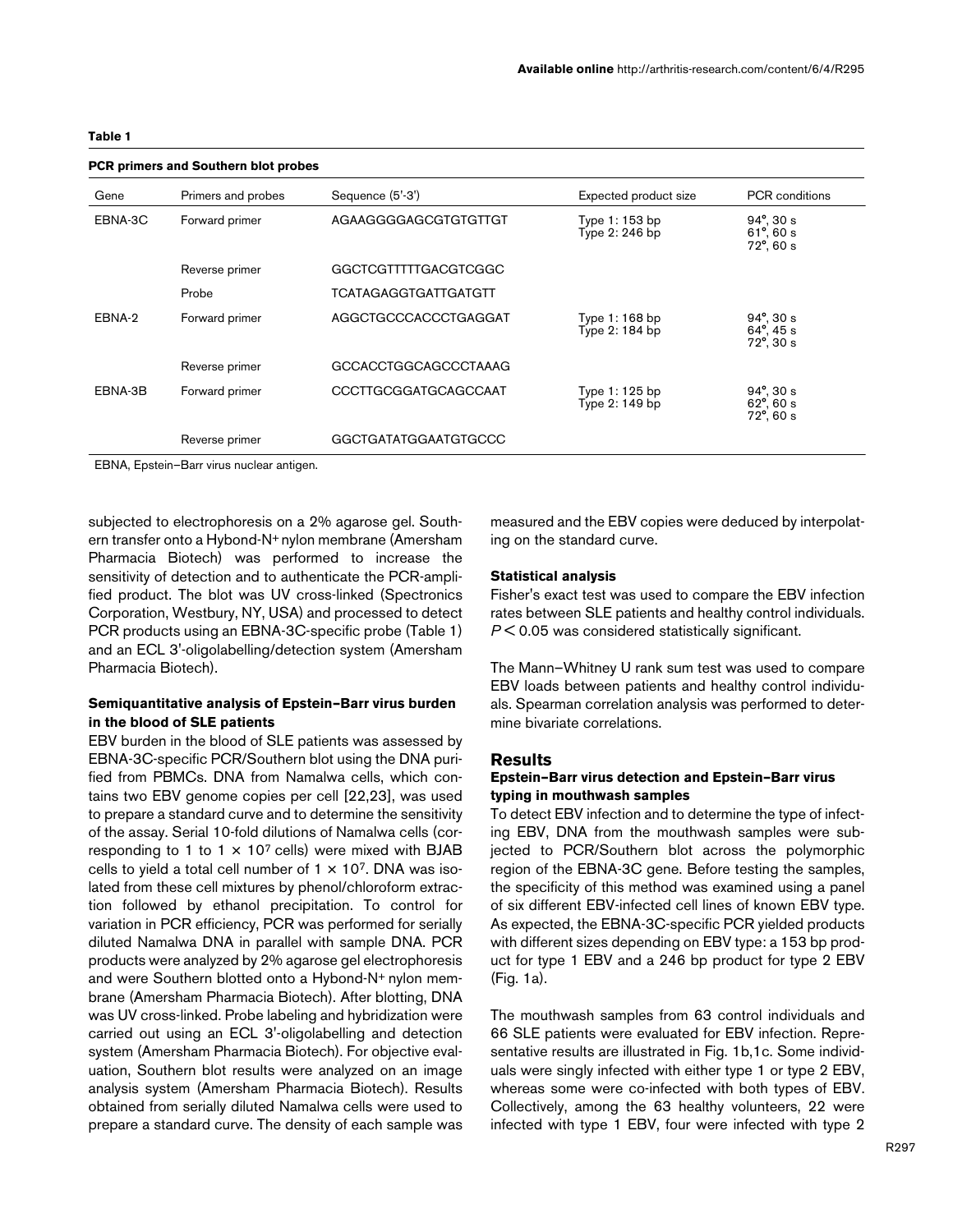

<span id="page-3-0"></span>

Epstein–Barr virus (EBV) typing of normal individuals and patients with systemic lupus erythematosus (SLE) in mouthwash samples. **(a)** PCR/ Southern blot of the EBV nuclear antigen (EBNA)-3C encoding region for the cell lines carrying type 1 (ES-1, B95-8, LCL2, and Namalwa) and type 2 (SNU-99 and AG876) EBV. DNA extracted from each EBV infected cell line (5 ng) was subjected to EBNA-3C-specific PCR/ Southern blot. PCR amplified products were transferred to a membrane and hybridized with an EBNA-3C probe common to both type 1 and type 2 EBV. The expected PCR product sizes were 153 bp for type 1 EBV and 246 bp for type 2 EBV. The EBV negative cell line BJAB and distilled water served as negative controls. **(b,c)** PCR/Southern blot of the EBNA-3C encoding region for the DNA from mouthwash samples. One 20th of the DNA isolated from mouthwash samples was used for each PCR reaction. Representative results obtained from normal controls (panel b) and SLE patients (panel c) are shown. Namalwa and AG876 were used as positive controls for type 1 and type 2 EBV, respectively. Distilled water ( $dH_2O$ ) and DNA isolated from BJAB were used as negative controls. Used as negative controls.<br>
The state of the product of the CNA 3<br>
In 19 **N** 2<br>
Controls of the CNA of the CNA of the CNA of the CNA space of the CNA<br>
Infected cell lines carrying typ and A<br>
infected cell lines carrying ty

EBV, 33 were infected with both types of EBV, and four were negative for EBV infection (Table [2](#page-4-0)). For the 66 SLE patients, 26 carried type 1 EBV, three carried type 2 EBV, 36 had dual carriage, and one was negative for both types of EBV (Table [2\)](#page-4-0).

To reconfirm the EBV types detected by EBNA-3C PCR, PCR amplification across polymorphic regions of EBNA-2 and EBNA-3B genes was carried out using the type-specific primers listed in Table [1.](#page-2-0) Representative results for EBV DNA detection using the mouthwash samples from healthy individuals are shown in Fig. 2. Identical EBV type was detected for each individual by EBNA-2, EBNA-3B, and EBNA-3C-specific PCR, showing that the results obtained by EBNA-3C PCR are credible.

## **Semiquantitative analysis of Epstein–Barr virus burden in blood of SLE patients**

DNA purified from PBMCs was used to determine the EBV burden by EBNA-3C-specific PCR/Southern blot. Serial dilutions of Namalwa DNA were used to establish the sen-

sitivity of the assay system (Fig. 3a). The expected 153 bp signal was detected even on the lane loaded with DNA from a single Namalwa cell. The results show that this method is highly sensitive and capable of detecting as few as two copies of EBV genome in a background of 105 cells (Fig. 3a).

DNA from PBMCs of 24 SLE patients and 29 healthy individuals was analyzed to quantify EBV loads. To obtain more accurate data using a semiquantitative PCR method, the PCR reaction was stopped before it reached a plateau state. In addition, serially diluted Namalwa DNA solutions were included for every set of PCR experiments to control for variation in PCR efficiency. Duplicate PCR/Southern reactions were performed for each sample, and the average values are expressed as EBV genome copies/3 µg PBMC DNA (Fig. 3b).

In the healthy individuals, the mean EBV load was 30 copies/3 µg PBMC DNA (range 0–141 copies/3 µg PBMC DNA). By contrast, in the SLE patients the mean EBV burden was 463 copies/3 µg PBMC DNA (range 0–2440 copies/3 µg PBMC DNA). The difference in EBV burden between SLE patients and healthy volunteers was statistically significant  $(P = 0.001)$ . The median EBV levels for healthy individuals and SLE patients were 19 and 322 EBV genome copies/3 µg PBMC DNA, respectively.

To test whether the increased EBV load in SLE patients was the consequence of an immune suppressive drug treatment, we divided SLE patients into two groups: those under immunosuppressive therapy, including high-dose steroid hormone treatment  $(n = 8)$ ; and those receiving low-dose steroid hormone and/or hydroxychloroquin (*n* = 16). EBV loads were similar for these two groups (mean  $\pm$ standard deviation: 258  $\pm$  190 EBV genome copies/3  $\mu$ g PBMC DNA versus  $461 \pm 610$  EBV genome copies/3  $\mu$ g PBMC DNA;  $P = 0.327$ , by Spearman's test). In addition, there was no significant correlation between SLE disease activity index loads (data not shown). Also, there was no difference in EBV load between patients with and without nephritis (data not shown). For each individual from whom we could collect both samples, the EBV type detected in the blood sample was identical to that in the mouthwash sample (data not shown).

### **Discussion**

The present study was undertaken to examine the types of EBV infecting SLE patients and their viral loads. Different EBV types were easily recognized from mouthwash samples by PCR. In healthy control individuals the numbers of single infections with type 1 or type 2 EBV, as well as numbers of co-infection with both types of EBV, were similar to those described previously [24-26]. Interestingly, there was no significant difference in EBV type distribution in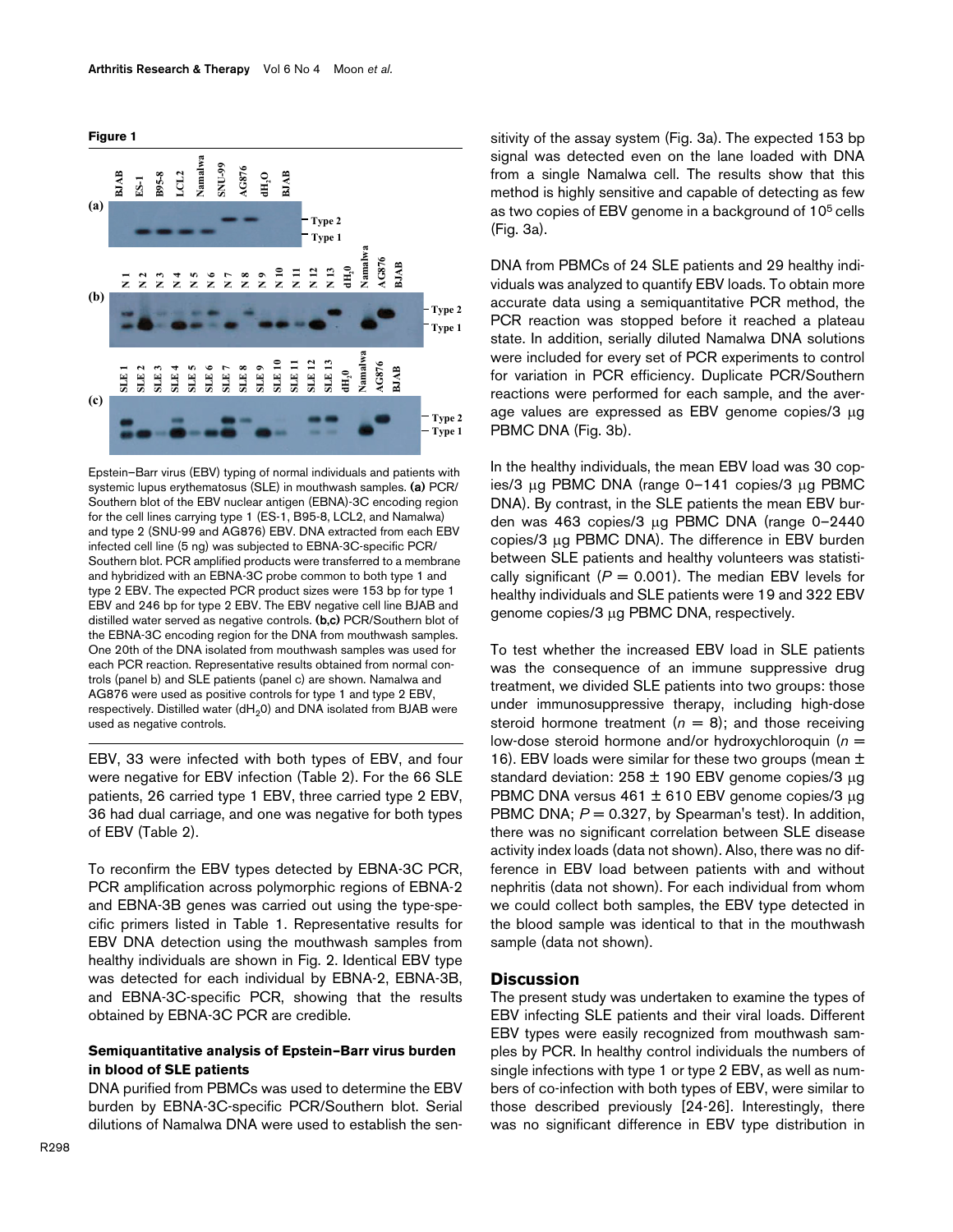#### <span id="page-4-0"></span>**Table 2**

| Detection of Epstein-Barr virus in mouthwash samples by PCR/Southern blot |                                  |                            |  |  |
|---------------------------------------------------------------------------|----------------------------------|----------------------------|--|--|
| <b>Status</b>                                                             | Healthy volunteers $(n \, [\%])$ | SLE patients $(n \, [\%])$ |  |  |
| <b>EBV-positive</b>                                                       | 59 (94.0)                        | 65 (98.5)                  |  |  |
| Type 1                                                                    | 22(35.0)                         | 26 (39.5)                  |  |  |
| Type 2                                                                    | 4(6.0)                           | 3(4.5)                     |  |  |
| Types 1 and 2                                                             | 33(53.0)                         | 36 (54.5)                  |  |  |
| <b>EBV-negative</b>                                                       | 4(6.0)                           | 1(1.5)                     |  |  |
| Total                                                                     | 63 (100)                         | 66 (100)                   |  |  |

EBV, Epstein–Barr virus.

#### **Figure 2**



Reconfirmation of the Epstein-Barr virus (EBV) typing results. The mouthwash samples were analyzed by PCR/Southern blot for EBV nuclear antigen (EBNA)-2 and EBNA-3B in addition to EBNA-3C sequences. Namalwa and AG876 were used as positive controls for type 1 and type 2 EBV,

SLE patients and normal control individuals. Thus, a specific type of EBV in SLE patients does not appear to be responsible for the abnormal T-cell reaction to EBV [20].

We used a semiquantitative PCR assay to evaluate the level of EBV genome in the peripheral blood of SLE patients. We could detect and quantify EBV DNA in almost all of the patients with SLE and the control individuals. The SLE patients had EBV loads in PBMCs that were more than 15-fold those in normal control individuals. The EBV loads we observed in healthy volunteers are comparable to those reported by others using a real-time PCR method

[27]. The reason for the elevated EBV burden in SLE patients observed in the present study is not clear. We did not test whether T-cell function was impaired in the SLE patients, as has previously been reported [20]. Instead, we compared EBV loads between patients with and without strong immunosuppressive therapies, including high-dose steroids. No difference was observed between the two groups of SLE patients in terms of EBV load, suggesting no direct effect of immune function on EBV load. The increased EBV burden may cause SLE by stimulating autoantibody production because of the sequence homology between autoantigens and EBV proteins [3-5]. The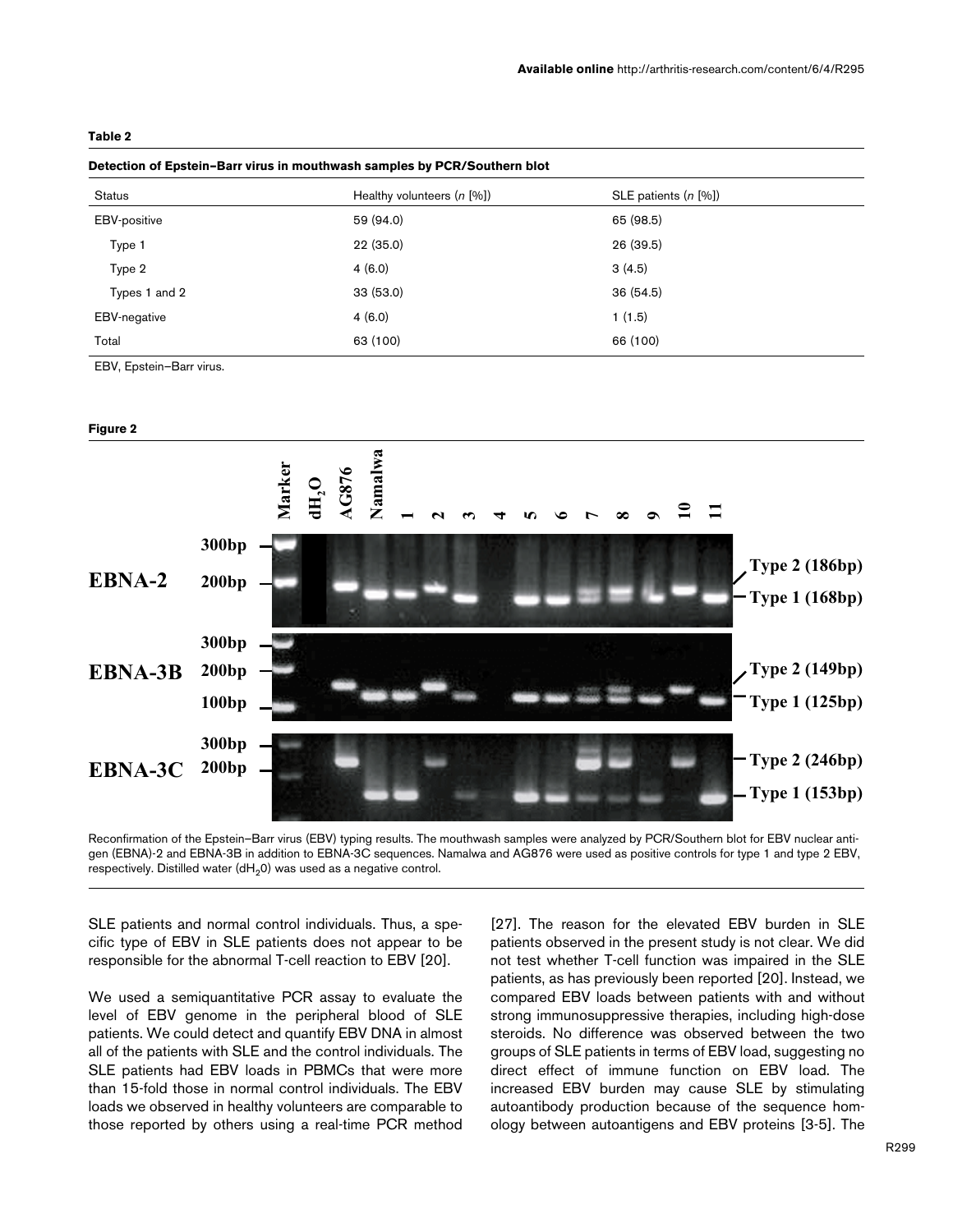

Epstein–Barr virus (EBV) loads in peripheral blood mononuclear cells (PBMCs) from 29 normal individuals and 24 patients with systemic lupus erythematosus (SLE). **(a)** Sensitivity of PCR/Southern blot for the EBV nuclear antigen (EBNA)-3C sequence. DNA was purified from serial 10-fold dilutions of Namalwa cells (corresponding to 1 to 1  $\times$  10<sup>7</sup> cells) were mixed with BJAB cells to yield a total cell number of 1 × 107. PCR was performed using a 100th of the purified DNA (corresponding to DNA of 10<sup>5</sup> cells). The PCR products were separated in an agarose gel, transferred to a membrane, and probed with an EBNA-3Cspecific oligonucleotide. **(b)** EBV loads of normal individuals and SLE patients. The mean EBV load of each group is presented as a heavy horizontal line.

increased EBV loads in SLE appear to be consistent with the finding that SLE patients often have what appears to be a primary or reactivated EBV serologic response [28-30].

Approximately 1 in 105–106 B cells are latently infected with EBV in healthy carriers, and one EBV-infected cell usually contains about 30 EBV episomes [31,32]. Because one human genome contains approximately 6 pg DNA, the 3 µg PBMC DNA used in our PCR reaction corresponds to  $5 \times 10^5$  blood cells. Thus, it is not surprising that EBV genome was detected in almost all PBMC samples, bearing in mind that the sensitivity of our PCR assay was two copies of EBV genome (Fig. 3a). Furthermore, only one out of 63 SLE patients (1.5%) was EBV-negative, whereas four out of 66 normal control individuals (6.0%) were EBV-neg-

ative when DNA from the mouthwash sample was tested. Even though there was a tendency toward increased EBV infection rate among SLE patients, this difference did not reach statistical significance.

Our findings are different from those of one study [33] in which 13 SLE patients were tested by PCR; that study found no detectable EBV genomes in PBMC DNA or concentrated saliva, even though all of the patients exhibited EBV seroconversion. Another group of researchers also reported very low rates of EBV positivity for SLE patients (2/20) and normal control individuals (0/20) using PCR/ Southern methods [13]. The discrepancy between reported data and our findings may be due to the sensitivity of the PCR assays used. The sensitivities of the PCR assays used to detect EBV-infected cells was 80 copies in one case [33] and 1 pg B95-8 DNA in the other [13]. When James and coworkers [14] evaluated EBV infection in PBMCs from young SLE patients by PCR analysis, 100% of the SLE patients were EBV-positive whereas only 72% of the matched control individuals were EBV-positive (*P* < 0.002). Those investigators needed to recruit young SLE patients (average age  $15.8 \pm 2.2$  years) in order to achieve sufficient statistical power in their study, because about 95% of adults are presumed to carry EBV [34]. However, the patients who participated in the present study were considerably older (average age  $38.5 \pm 10.8$  years), and statistically significant differences in EBV infection rates between SLE patients and normal control individuals might not have been detected because of the relatively old age and small numbers of patients recruited into our study.

EBV has been suspected of being an etiologic agent not only for SLE but also for other autoimmune diseases. Sera from patients with rheumatoid arthritis contain more antibodies to EBV than do sera from healthy control individuals [35]. Furthermore, patients with rheumatoid arthritis have a decreased T-cell response to EBV gp110 [36,37]. We [38] and others [39] found that patients with rheumatoid arthritis have elevated EBV loads in their peripheral blood. EBV is also frequently detected in salivary glands from patients with Sjögren's syndrome [40]. In addition, spontaneously transformed B-cell lines producing a large amount of transforming EBV were preferentially established in Sjögren's syndrome patients, probably because of impaired EBV-specific regulatory mechanisms in this disease [41].

After we had submitted our manuscript, Kang and coworkers [42] reported that EBV titer in SLE was increased by about 40-fold that in normal control samples. They also showed that the EBV loads were unaffected by immunosuppressive therapies, as we observed. Because they used real-time PCR to detect EBV loads in PBMC DNA, the small difference between their data and ours may be due to the semiquantitative nature of the PCR assay we used.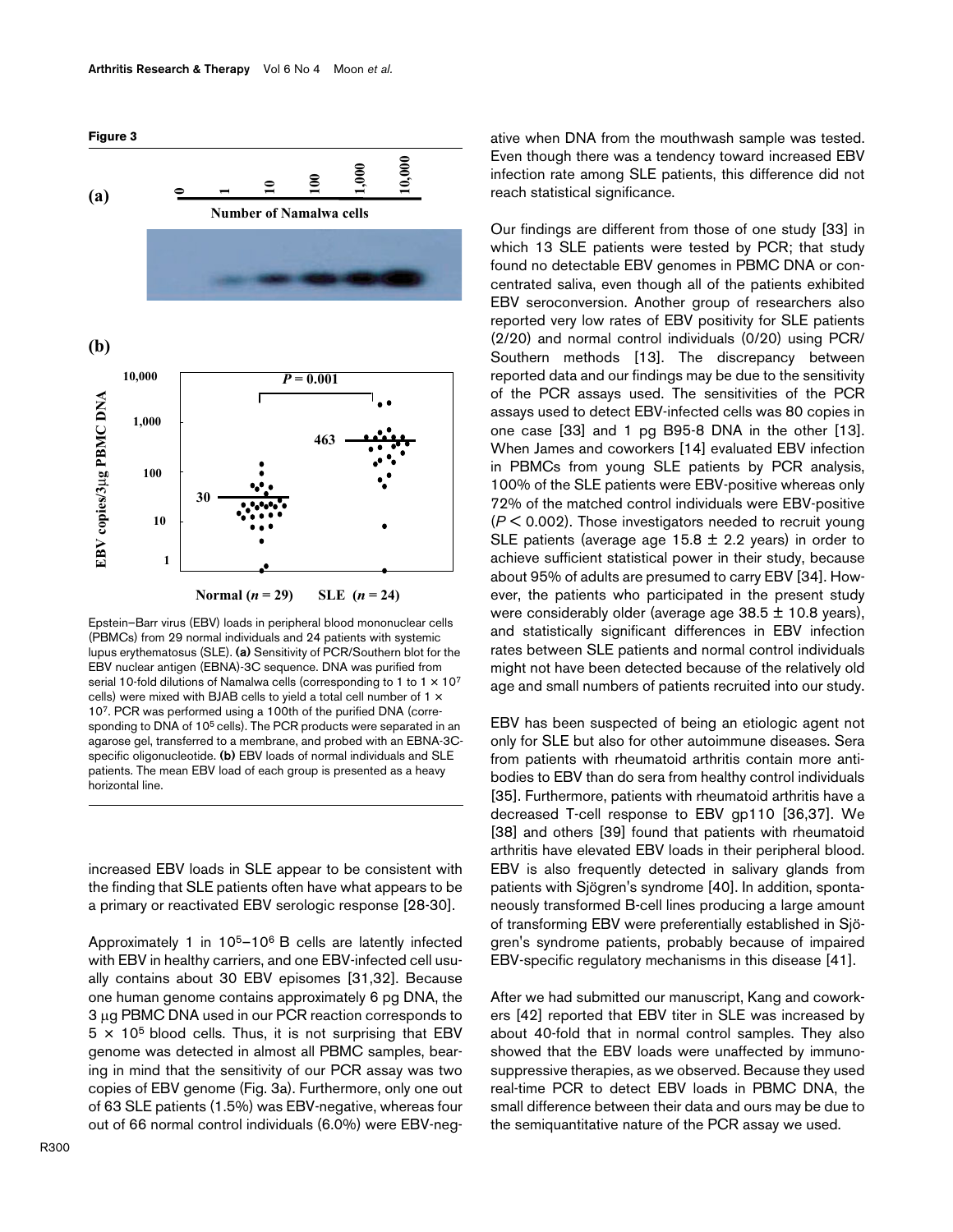## **Conclusion**

The type of EBV infecting adult SLE patients is not different from that in healthy control individuals. However, many patients with SLE have elevated EBV load in their blood, suggesting that EBV infection is abnormally regulated in SLE. The increased numbers of EBV-infected B cells in SLE patients may contribute to an enhanced autoantibody production in this disease.

### **Competing interests**

None declared.

#### **Acknowledgements**

This work was supported by a grant (R11-2002-098-04006-0) from the Korea Science & Engineering Foundation through the RRC (Rheumatism Research Center) at the Catholic University. We are grateful to Young Shik Shim and Sun-A Lee for their valuable technical support.

#### **References**

- Tan EM, Cohen AS, Fries JF, Masi AT, McShane DJ, Rothfield NF, Schaller JG, Talal N, Winchester RJ: **[The 1982 revised criteria for](http://www.ncbi.nlm.nih.gov/entrez/query.fcgi?cmd=Retrieve&db=PubMed&dopt=Abstract&list_uids=7138600) [the classification of systemic lupus erythematosus.](http://www.ncbi.nlm.nih.gov/entrez/query.fcgi?cmd=Retrieve&db=PubMed&dopt=Abstract&list_uids=7138600)** *Arthritis Rheum* 1982, **25:**1271-1277.
- 2. Mok CC, Lau CS: **[Pathogenesis of systemic lupus](http://www.ncbi.nlm.nih.gov/entrez/query.fcgi?cmd=Retrieve&db=PubMed&dopt=Abstract&list_uids=10.1136/jcp.56.7.481) [erythematosus](http://www.ncbi.nlm.nih.gov/entrez/query.fcgi?cmd=Retrieve&db=PubMed&dopt=Abstract&list_uids=10.1136/jcp.56.7.481)[.](http://www.ncbi.nlm.nih.gov/entrez/query.fcgi?cmd=Retrieve&db=PubMed&dopt=Abstract&list_uids=12835292)** *J Clin Pathol* 2003, **56:**481-490.
- 3. Sabbatini A, Bombardieri S, Migliorini P: **[Autoantibodies from](http://www.ncbi.nlm.nih.gov/entrez/query.fcgi?cmd=Retrieve&db=PubMed&dopt=Abstract&list_uids=8386666) patients with systemic lupus erythematosus bind a shared [sequence of SmD and Epstein–Barr virus-encoded nuclear](http://www.ncbi.nlm.nih.gov/entrez/query.fcgi?cmd=Retrieve&db=PubMed&dopt=Abstract&list_uids=8386666) [antigen EBNA 1.](http://www.ncbi.nlm.nih.gov/entrez/query.fcgi?cmd=Retrieve&db=PubMed&dopt=Abstract&list_uids=8386666)** *Eur J Immunol* 1993, **23:**1146-1152.
- 4. James JA, Scofield RH, Harley JB: **[Lupus autoimmunity after](http://www.ncbi.nlm.nih.gov/entrez/query.fcgi?cmd=Retrieve&db=PubMed&dopt=Abstract&list_uids=9186649) [short peptide immunization.](http://www.ncbi.nlm.nih.gov/entrez/query.fcgi?cmd=Retrieve&db=PubMed&dopt=Abstract&list_uids=9186649)** *Ann N Y Acad Sci* 1997, **815:**124-127.
- 5. Incaprera M, Rindi L, Bazzichi A, Garzelli C: **[Potential role of the](http://www.ncbi.nlm.nih.gov/entrez/query.fcgi?cmd=Retrieve&db=PubMed&dopt=Abstract&list_uids=9631751) [Epstein–Barr virus in systemic lupus erythematosus](http://www.ncbi.nlm.nih.gov/entrez/query.fcgi?cmd=Retrieve&db=PubMed&dopt=Abstract&list_uids=9631751) [autoimmunity.](http://www.ncbi.nlm.nih.gov/entrez/query.fcgi?cmd=Retrieve&db=PubMed&dopt=Abstract&list_uids=9631751)** *Clin Exp Rheumatol* 1998, **16:**289-294.
- 6. Ngou J, Segondy M, Seigneurin JM, Graafland H: **[Antibody](http://www.ncbi.nlm.nih.gov/entrez/query.fcgi?cmd=Retrieve&db=PubMed&dopt=Abstract&list_uids=2173736) responses against polypeptide components of Epstein–Barr [virus induced early diffuse antigen in patients with connective](http://www.ncbi.nlm.nih.gov/entrez/query.fcgi?cmd=Retrieve&db=PubMed&dopt=Abstract&list_uids=2173736) [tissue diseases.](http://www.ncbi.nlm.nih.gov/entrez/query.fcgi?cmd=Retrieve&db=PubMed&dopt=Abstract&list_uids=2173736)** *J Med Virol* 1990, **32:**39-46.
- 7. Dror Y, Blachar Y, Cohen P, Livni N, Rosenmann E, Ashkenazi A: **[Systemic lupus erythematosus associated with acute](http://www.ncbi.nlm.nih.gov/entrez/query.fcgi?cmd=Retrieve&db=PubMed&dopt=Abstract&list_uids=9820454) [Epstein–Barr virus infection.](http://www.ncbi.nlm.nih.gov/entrez/query.fcgi?cmd=Retrieve&db=PubMed&dopt=Abstract&list_uids=9820454)** *Am J Kidney Dis* 1998, **32:**825-828.
- 8. Vaughan JH: **[The Epstein–Barr virus in autoimmunity.](http://www.ncbi.nlm.nih.gov/entrez/query.fcgi?cmd=Retrieve&db=PubMed&dopt=Abstract&list_uids=8571169)** *Springer Semin Immunopathol* 1995, **17:**203-230.
- 9. Petersen J, Rhodes G, Roudier J, Vaughan JH: **[Altered immune](http://www.ncbi.nlm.nih.gov/entrez/query.fcgi?cmd=Retrieve&db=PubMed&dopt=Abstract&list_uids=2164400) response to glycine-rich sequences of Epstein–Barr nuclear [antigen-1 in patients with rheumatoid arthritis and systemic](http://www.ncbi.nlm.nih.gov/entrez/query.fcgi?cmd=Retrieve&db=PubMed&dopt=Abstract&list_uids=2164400) [lupus erythematosus.](http://www.ncbi.nlm.nih.gov/entrez/query.fcgi?cmd=Retrieve&db=PubMed&dopt=Abstract&list_uids=2164400)** *Arthritis Rheum* 1990, **33:**993-1000.
- 10. Yokochi T, Yanagawa A, Kimura Y, Mizushima Y: **[High titer of anti](http://www.ncbi.nlm.nih.gov/entrez/query.fcgi?cmd=Retrieve&db=PubMed&dopt=Abstract&list_uids=2555505)body to the Epstein–Barr virus membrane antigen in sera from [patients with rheumatoid arthritis and systemic lupus](http://www.ncbi.nlm.nih.gov/entrez/query.fcgi?cmd=Retrieve&db=PubMed&dopt=Abstract&list_uids=2555505) [erythematosus.](http://www.ncbi.nlm.nih.gov/entrez/query.fcgi?cmd=Retrieve&db=PubMed&dopt=Abstract&list_uids=2555505)** *J Rheumatol* 1989, **16:**1029-1032.
- 11. Kitagawa H, Iho S, Yokochi T, Hoshino T: **[Detection of antibodies](http://www.ncbi.nlm.nih.gov/entrez/query.fcgi?cmd=Retrieve&db=PubMed&dopt=Abstract&list_uids=10.1016/0165-2478(88)90037-5) [to the Epstein–Barr virus nuclear antigens in the sera from](http://www.ncbi.nlm.nih.gov/entrez/query.fcgi?cmd=Retrieve&db=PubMed&dopt=Abstract&list_uids=10.1016/0165-2478(88)90037-5) [patients with systemic lupus erythematosus](http://www.ncbi.nlm.nih.gov/entrez/query.fcgi?cmd=Retrieve&db=PubMed&dopt=Abstract&list_uids=10.1016/0165-2478(88)90037-5)[.](http://www.ncbi.nlm.nih.gov/entrez/query.fcgi?cmd=Retrieve&db=PubMed&dopt=Abstract&list_uids=2836302)** *Immunol Lett* 1988, **17:**249-252.
- 12. Verdolini R, Bugatti L, Giangiacomi M, Nicolini M, Filosa G, Cerio R: **[Systemic lupus erythematosus induced by Epstein–Barr](http://www.ncbi.nlm.nih.gov/entrez/query.fcgi?cmd=Retrieve&db=PubMed&dopt=Abstract&list_uids=10.1046/j.1365-2133.2002.04627.x) [virus infection](http://www.ncbi.nlm.nih.gov/entrez/query.fcgi?cmd=Retrieve&db=PubMed&dopt=Abstract&list_uids=10.1046/j.1365-2133.2002.04627.x)[.](http://www.ncbi.nlm.nih.gov/entrez/query.fcgi?cmd=Retrieve&db=PubMed&dopt=Abstract&list_uids=12000388)** *Br J Dermatol* 2002, **146:**877-881.
- 13. Tsai YT, Chiang BL, Kao YF, Hsieh KH: **[Detection of Epstein–](http://www.ncbi.nlm.nih.gov/entrez/query.fcgi?cmd=Retrieve&db=PubMed&dopt=Abstract&list_uids=7888786) Barr virus and cytomegalovirus genome in white blood cells [from patients with juvenile rheumatoid arthritis and childhood](http://www.ncbi.nlm.nih.gov/entrez/query.fcgi?cmd=Retrieve&db=PubMed&dopt=Abstract&list_uids=7888786) [systemic lupus erythematosus.](http://www.ncbi.nlm.nih.gov/entrez/query.fcgi?cmd=Retrieve&db=PubMed&dopt=Abstract&list_uids=7888786)** *Int Arch Allergy Immunol* 1995, **106:**235-240.
- 14. James JA, Kaufman KM, Farris AD, Taylor-Albert E, Lehman TJ, Harley JB: **[An increased prevalence of Epstein–Barr virus infection](http://www.ncbi.nlm.nih.gov/entrez/query.fcgi?cmd=Retrieve&db=PubMed&dopt=Abstract&list_uids=9399948) [in young patients suggests a possible etiology for systemic](http://www.ncbi.nlm.nih.gov/entrez/query.fcgi?cmd=Retrieve&db=PubMed&dopt=Abstract&list_uids=9399948) [lupus erythematosus.](http://www.ncbi.nlm.nih.gov/entrez/query.fcgi?cmd=Retrieve&db=PubMed&dopt=Abstract&list_uids=9399948)** *J Clin Invest* 1997, **100:**3019-3026.
- 15. James JA, Neas BR, Moser KL, Hall T, Bruner GR, Sestak AL, Harley JB: **[Systemic lupus erythematosus in adults is associated](http://www.ncbi.nlm.nih.gov/entrez/query.fcgi?cmd=Retrieve&db=PubMed&dopt=Abstract&list_uids=10.1002/1529-0131(200105)44:5<1122::AID-ANR193>3.3.CO;2-4) [with previous Epstein–Barr virus exposure](http://www.ncbi.nlm.nih.gov/entrez/query.fcgi?cmd=Retrieve&db=PubMed&dopt=Abstract&list_uids=10.1002/1529-0131(200105)44:5<1122::AID-ANR193>3.3.CO;2-4)[.](http://www.ncbi.nlm.nih.gov/entrez/query.fcgi?cmd=Retrieve&db=PubMed&dopt=Abstract&list_uids=11352244)** *Arthritis Rheum* 2001, **44:**1122-1126.
- 16. Verdolini R, Bugatti L, Giangiacomi M, Nicolini M, Filosa G, Cerio R: **[Systemic lupus erythematosus induced by Epstein–Barr](http://www.ncbi.nlm.nih.gov/entrez/query.fcgi?cmd=Retrieve&db=PubMed&dopt=Abstract&list_uids=10.1046/j.1365-2133.2002.04627.x) [virus infection](http://www.ncbi.nlm.nih.gov/entrez/query.fcgi?cmd=Retrieve&db=PubMed&dopt=Abstract&list_uids=10.1046/j.1365-2133.2002.04627.x)[.](http://www.ncbi.nlm.nih.gov/entrez/query.fcgi?cmd=Retrieve&db=PubMed&dopt=Abstract&list_uids=12000388)** *Br J Dermatol* 2002, **146:**877-881.
- 17. Dror Y, Blachar Y, Cohen P, Livni N, Rosenmann E, Ashkenazi A: **[Systemic lupus erythematosus associated with acute](http://www.ncbi.nlm.nih.gov/entrez/query.fcgi?cmd=Retrieve&db=PubMed&dopt=Abstract&list_uids=9820454) [Epstein–Barr virus infection.](http://www.ncbi.nlm.nih.gov/entrez/query.fcgi?cmd=Retrieve&db=PubMed&dopt=Abstract&list_uids=9820454)** *Am J Kidney Dis* 1998, **32:**825-828.
- 18. Sample J, Young L, Martin B, Chatman T, Kieff E, Rickinson A, Kieff E: **[Epstein–Barr virus types 1 \(EBV-1\) and 2 \(EBV-2\) differ in](http://www.ncbi.nlm.nih.gov/entrez/query.fcgi?cmd=Retrieve&db=PubMed&dopt=Abstract&list_uids=2166806) [their EBNA-3A, EBNA-3B, and EBNA-3C genes.](http://www.ncbi.nlm.nih.gov/entrez/query.fcgi?cmd=Retrieve&db=PubMed&dopt=Abstract&list_uids=2166806)** *J Virol* 1990, **64:**4084-4092.
- 19. Moss DJ, Misko IS, Burrows SR, Burman K, McCarthy R, Sculley TB: **[Cytotoxic T-cell clones discriminate between A- and B](http://www.ncbi.nlm.nih.gov/entrez/query.fcgi?cmd=Retrieve&db=PubMed&dopt=Abstract&list_uids=10.1038/331719a0)[type Epstein–Barr virus transformants](http://www.ncbi.nlm.nih.gov/entrez/query.fcgi?cmd=Retrieve&db=PubMed&dopt=Abstract&list_uids=10.1038/331719a0)[.](http://www.ncbi.nlm.nih.gov/entrez/query.fcgi?cmd=Retrieve&db=PubMed&dopt=Abstract&list_uids=2830541)** *Nature* 1988, **331:**719-721.
- 20. Tsokos GC, Magrath IT, Balow JE: **[Epstein–Barr virus induces](http://www.ncbi.nlm.nih.gov/entrez/query.fcgi?cmd=Retrieve&db=PubMed&dopt=Abstract&list_uids=6311898) [normal B cell responses but defective suppressor T cell](http://www.ncbi.nlm.nih.gov/entrez/query.fcgi?cmd=Retrieve&db=PubMed&dopt=Abstract&list_uids=6311898) [responses in patients with systemic lupus erythematosus.](http://www.ncbi.nlm.nih.gov/entrez/query.fcgi?cmd=Retrieve&db=PubMed&dopt=Abstract&list_uids=6311898)** *J Immunol* 1983, **131:**1797-1801.
- 21. Lee SK, Compton T, Longnecker R: **[Failure to complement infec](http://www.ncbi.nlm.nih.gov/entrez/query.fcgi?cmd=Retrieve&db=PubMed&dopt=Abstract&list_uids=10.1006/viro.1997.8765)[tivity of EBV and HSV-1 glycoprotein B \(gB\) deletion mutants](http://www.ncbi.nlm.nih.gov/entrez/query.fcgi?cmd=Retrieve&db=PubMed&dopt=Abstract&list_uids=10.1006/viro.1997.8765) [with gBs from different human herpesvirus subfamilies](http://www.ncbi.nlm.nih.gov/entrez/query.fcgi?cmd=Retrieve&db=PubMed&dopt=Abstract&list_uids=10.1006/viro.1997.8765)[.](http://www.ncbi.nlm.nih.gov/entrez/query.fcgi?cmd=Retrieve&db=PubMed&dopt=Abstract&list_uids=9344919)** *Virology* 1997, **237:**170-181.
- 22. Henderson A, Ripley S, Heller M, Kieff E: **[Chromosome site for](http://www.ncbi.nlm.nih.gov/entrez/query.fcgi?cmd=Retrieve&db=PubMed&dopt=Abstract&list_uids=6300885) [Epstein–Barr virus DNA in a Burkitt tumor cell line and in lym](http://www.ncbi.nlm.nih.gov/entrez/query.fcgi?cmd=Retrieve&db=PubMed&dopt=Abstract&list_uids=6300885)[phocytes growth-transformed in vitro.](http://www.ncbi.nlm.nih.gov/entrez/query.fcgi?cmd=Retrieve&db=PubMed&dopt=Abstract&list_uids=6300885)** *Proc Natl Acad Sci USA* 1983, **80:**1987-1991.
- 23. Lawrence JB, Villnave CA, Singer RH: **[Sensitive, high-resolution](http://www.ncbi.nlm.nih.gov/entrez/query.fcgi?cmd=Retrieve&db=PubMed&dopt=Abstract&list_uids=2830981) chromatin and chromosome mapping in situ: presence and [orientation of two closely integrated copies of EBV in a lym](http://www.ncbi.nlm.nih.gov/entrez/query.fcgi?cmd=Retrieve&db=PubMed&dopt=Abstract&list_uids=2830981)[phoma line.](http://www.ncbi.nlm.nih.gov/entrez/query.fcgi?cmd=Retrieve&db=PubMed&dopt=Abstract&list_uids=2830981)** *Cell* 1988, **52:**51-61.
- 24. Srivastava G, Wong KY, Chiang AK, Lam KY, Tao Q: **[Coinfection](http://www.ncbi.nlm.nih.gov/entrez/query.fcgi?cmd=Retrieve&db=PubMed&dopt=Abstract&list_uids=10733520) of multiple strains of Epstein–Barr virus in immunocompetent [normal individuals: reassessment of the viral carrier state.](http://www.ncbi.nlm.nih.gov/entrez/query.fcgi?cmd=Retrieve&db=PubMed&dopt=Abstract&list_uids=10733520)** *Blood* 2000, **95:**2443-2445.
- 25. Walling DM, Brown AL, Etienne W, Keitel WA, Ling PD: **[Multiple](http://www.ncbi.nlm.nih.gov/entrez/query.fcgi?cmd=Retrieve&db=PubMed&dopt=Abstract&list_uids=10.1128/JVI.77.11.6546-6550.2003) [Epstein–Barr virus infections in healthy individuals](http://www.ncbi.nlm.nih.gov/entrez/query.fcgi?cmd=Retrieve&db=PubMed&dopt=Abstract&list_uids=10.1128/JVI.77.11.6546-6550.2003)[.](http://www.ncbi.nlm.nih.gov/entrez/query.fcgi?cmd=Retrieve&db=PubMed&dopt=Abstract&list_uids=12743312)** *J Virol* 2003, **77:**6546-6550.
- 26. Srivastava G, Wong KY, Chiang AK, Lam KY, Tao Q: **[Coinfection](http://www.ncbi.nlm.nih.gov/entrez/query.fcgi?cmd=Retrieve&db=PubMed&dopt=Abstract&list_uids=10733520) of multiple strains of Epstein–Barr virus in immunocompetent [normal individuals: reassessment of the viral carrier state.](http://www.ncbi.nlm.nih.gov/entrez/query.fcgi?cmd=Retrieve&db=PubMed&dopt=Abstract&list_uids=10733520)** *Blood* 2000, **95:**2443-2245.
- 27. Balandraud N, Meynard JB, Auger I, Sovran H, Mugnier B, Reviron D, Roudier J, Roudier C: **[Epstein–Barr virus load in the periph](http://www.ncbi.nlm.nih.gov/entrez/query.fcgi?cmd=Retrieve&db=PubMed&dopt=Abstract&list_uids=10.1002/art.10933)[eral blood of patients with rheumatoid arthritis: accurate quan](http://www.ncbi.nlm.nih.gov/entrez/query.fcgi?cmd=Retrieve&db=PubMed&dopt=Abstract&list_uids=10.1002/art.10933)[tification using real-time polymerase chain reaction](http://www.ncbi.nlm.nih.gov/entrez/query.fcgi?cmd=Retrieve&db=PubMed&dopt=Abstract&list_uids=10.1002/art.10933)[.](http://www.ncbi.nlm.nih.gov/entrez/query.fcgi?cmd=Retrieve&db=PubMed&dopt=Abstract&list_uids=12746895)** *Arthritis Rheum* 2003, **48:**1223-1228.
- 28. Evan AS, Rothfield NF, Niederman JC: **[Raised antibody titers to](http://www.ncbi.nlm.nih.gov/entrez/query.fcgi?cmd=Retrieve&db=PubMed&dopt=Abstract&list_uids=10.1016/S0140-6736(71)91937-4) [EB virus in systemic lupus erythematosus](http://www.ncbi.nlm.nih.gov/entrez/query.fcgi?cmd=Retrieve&db=PubMed&dopt=Abstract&list_uids=10.1016/S0140-6736(71)91937-4)[.](http://www.ncbi.nlm.nih.gov/entrez/query.fcgi?cmd=Retrieve&db=PubMed&dopt=Abstract&list_uids=4102189)** *Lancet* 1971, **1:**167-168.
- 29. Rothfield NF, Evans AS, Niederman JC: **[Clinical and laboratory](http://www.ncbi.nlm.nih.gov/entrez/query.fcgi?cmd=Retrieve&db=PubMed&dopt=Abstract&list_uids=4358683) [aspects of raised virus antibody titers in systemic lupus](http://www.ncbi.nlm.nih.gov/entrez/query.fcgi?cmd=Retrieve&db=PubMed&dopt=Abstract&list_uids=4358683) [erythematosus.](http://www.ncbi.nlm.nih.gov/entrez/query.fcgi?cmd=Retrieve&db=PubMed&dopt=Abstract&list_uids=4358683)** *Ann Rheum Dis* 1973, **32:**38-46.
- 30. Stancek D, Robensky J: **[Enhancement of Epstein–Barr virus](http://www.ncbi.nlm.nih.gov/entrez/query.fcgi?cmd=Retrieve&db=PubMed&dopt=Abstract&list_uids=39442) [antibody production in systemic lupus erythematosus](http://www.ncbi.nlm.nih.gov/entrez/query.fcgi?cmd=Retrieve&db=PubMed&dopt=Abstract&list_uids=39442) [patients.](http://www.ncbi.nlm.nih.gov/entrez/query.fcgi?cmd=Retrieve&db=PubMed&dopt=Abstract&list_uids=39442)** *Acta Virol* 1979, **23:**168-169.
- 31. Rocchi G, Felici A, Ragona G, Heinz A: **[Quantitative evaluation](http://www.ncbi.nlm.nih.gov/entrez/query.fcgi?cmd=Retrieve&db=PubMed&dopt=Abstract&list_uids=187934) [of Epstein–Barr-virus-infected mononuclear peripheral blood](http://www.ncbi.nlm.nih.gov/entrez/query.fcgi?cmd=Retrieve&db=PubMed&dopt=Abstract&list_uids=187934) [leukocytes in infectious mononucleosis.](http://www.ncbi.nlm.nih.gov/entrez/query.fcgi?cmd=Retrieve&db=PubMed&dopt=Abstract&list_uids=187934)** *N Engl J Med* 1977, **296:**132-134.
- 32. Kieff E: **Epstein–Barr virus and its replication.** In *Fields Virology* 3rd edition. Edited by: Fields BN, Knipe DM, Howley PM, Chanock RM, Melnick JL, Monath TP, Roizman B, Straus SE. Philadelphia: Lippincott-Raven; 1996:2343-2396.
- 33. Katz BZ, Salimi B, Kim S, Nsiah-Kumi P, Wagner-Weiner L: **[Epstein–Barr virus burden in adolescents with systemic lupus](http://www.ncbi.nlm.nih.gov/entrez/query.fcgi?cmd=Retrieve&db=PubMed&dopt=Abstract&list_uids=10.1097/00006454-200102000-00006) [erythematosus](http://www.ncbi.nlm.nih.gov/entrez/query.fcgi?cmd=Retrieve&db=PubMed&dopt=Abstract&list_uids=10.1097/00006454-200102000-00006)[.](http://www.ncbi.nlm.nih.gov/entrez/query.fcgi?cmd=Retrieve&db=PubMed&dopt=Abstract&list_uids=11224832)** *Pediatr Infect Dis J* 2001, **20:**148-153.
- 34. Evans AS, Niederman JC: **Epstein–Barr virus.** In *Viral Infections of Humans, Epidemiology and Control.* Edited by: Evans AS. New York: Plenum Publishing Corporation; 1989:265-292.
- 35. Yokochi T, Yanagawa A, Kimura Y, Mizushima Y: **[High titer of anti](http://www.ncbi.nlm.nih.gov/entrez/query.fcgi?cmd=Retrieve&db=PubMed&dopt=Abstract&list_uids=2555505)[body to the Epstein–Barr virus membrane antigen in sera from](http://www.ncbi.nlm.nih.gov/entrez/query.fcgi?cmd=Retrieve&db=PubMed&dopt=Abstract&list_uids=2555505)**